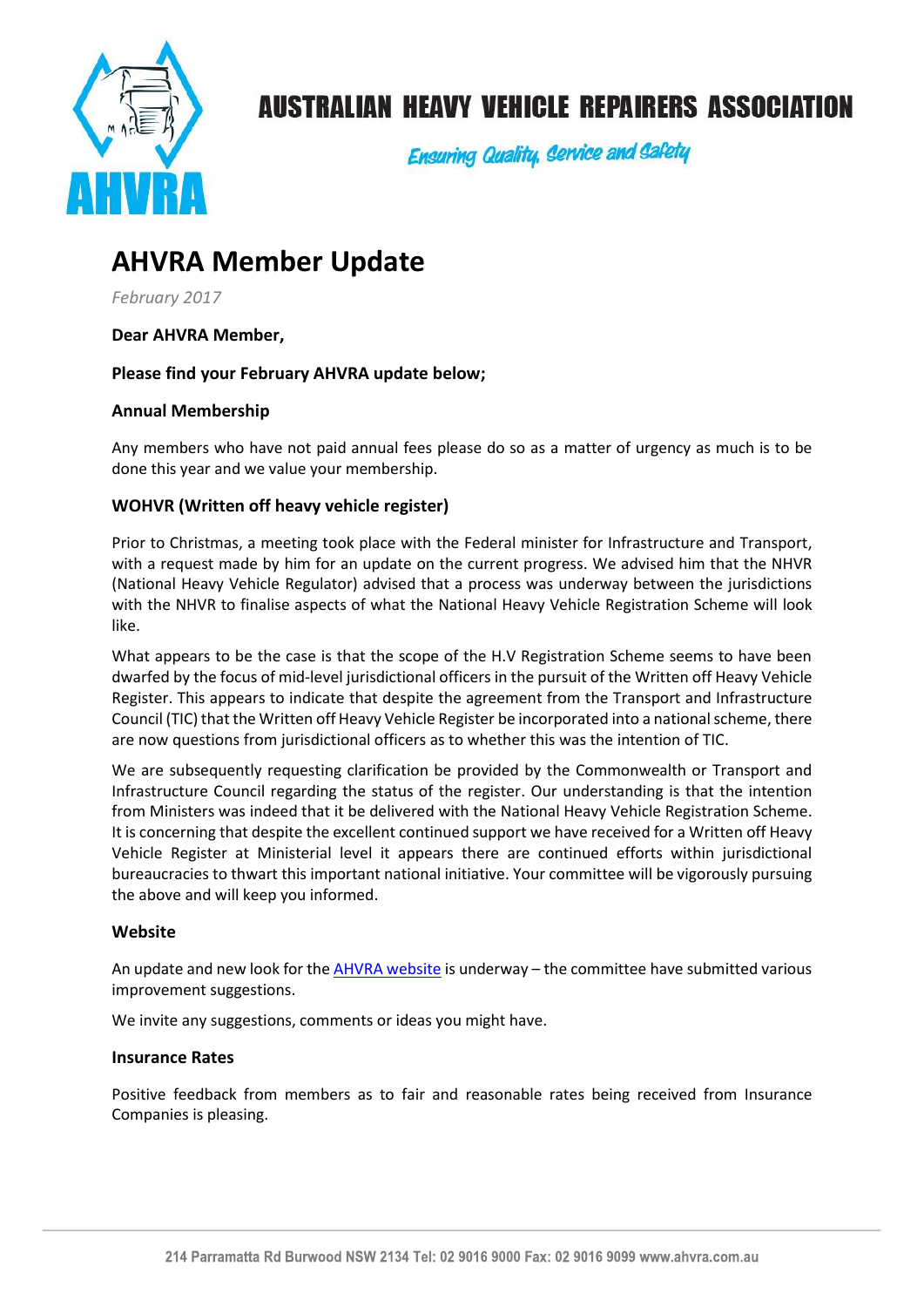

# **AUSTRALIAN HEAVY VEHICLE REPAIRERS ASSOCIATION**

**Ensuring Quality, Gervice and Gafety** 

## **2017 Conference**

At a Committee meeting held on 22 February 2017 it was decided that the AHVRA Conference would be postponed to allow the time required to fight for the urgent need for Heavy Vehicles to be included on the WOVR. This is seen as the biggest issue at hand and we don't want conference planning to draw valuable resources away from this mission. The AHVRA will still provide a networking/cocktail event on the evening of the 25<sup>th</sup> of May 2017 at the Emporium Hotel in Brisbane.

This will allow members to catch up for a few drinks and network with the sponsors and suppliers that provide valuable support to our industry.

We hope you can attend and show your support. A registration form will be sent out to AHVRA Members in early March 2017 and we ask that you complete this and return it to Head Office ASAP.

We have a limited number of rooms at the **Emporium Hotel** (an award winning boutique hotel in Brisbane). These rooms will be allocated on a *first in first served basis.*

### **Authority to Begin Repairs**

A reminder to repairers that the Motor Vehicle Insurance and Repair Industry Code of Conduct does not allow for a repairer to dismantle a vehicle for the purpose of preparing an estimate unless requested or authorised to do so by the insurer. We recommend members send images to the insurer requesting permission to carry out any dismantling to protect themselves from any allegation of a breach of the Code.

#### **Suncorp Issue**

Several examples have been submitted by members that indicate an aggressive change in practice by this insurer in their approach to Commercial vehicle assessment & authorities.

It appears Suncorp have directed assessors to not assess and authorise - but to submit proposed adjustments to a team at Head Office that slash quotes further in an apparent cost cutting drive.

Evidence obtained shows significant delays and unacceptable downtime for customers, together with unreasonable adjustments without any apparent basis for reduction.

Several current examples are being documented and AHVRA will write to Suncorp and arrange a meeting ASAP.

Should you have any instance of these practices we urge you to contact us and submit details.

#### **Sponsor / Supplier Additions**

#### **Win a BMW S 1000 RR Motorcycle with Axalta!**

Experience the thrill of riding a new BMW Motorcycle! One lucky Axalta customer will win a BMW S 1000 RR Motorcycle valued at \$28,000 in Axalta's Built for Performance promotion.

In addition to this prize, Axalta Coating Systems will donate \$10, for every entry received, to OzChild. To be eligible to enter, simply purchase an eligible promotional kit, then head to the Axalta Interactive App to enter.